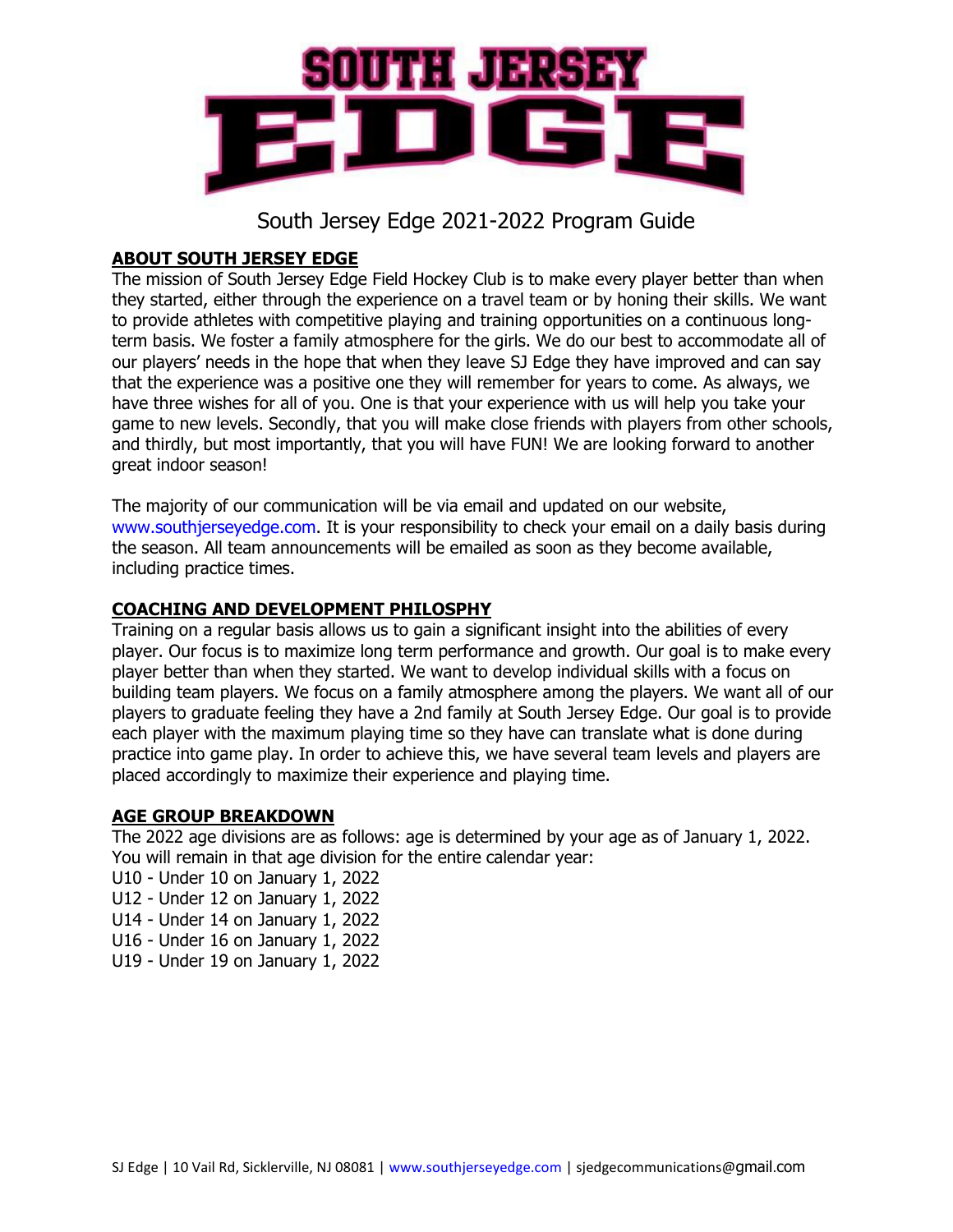

### **INDOOR**

Indoor field hockey is a great way to improve your skills during the winter months. It is played on a fast surface like a gym floor. It is a much smaller field and is played with 5 field players and a goalie. It is much more of a passing game. It really allows the players to hone in on their passing and control. It greatly improves their decision making. Players selected for a team will practice 1-2 days/nights a week and will attend local indoor tournaments. Select teams will participate in a USAFH Qualifier and teams who qualify will attend the National Indoor Tournament. Indoor Field Hockey is a fast-paced game and although the skills translate to the outdoor field, it is a very different game. For more information on Indoor Field Hockey visit www.indoorhockey.net.

> National Indoor Tournament Championships 2011 (U19); 2012 (U19); 2014 (U14); 2015 (U12, U14, U16 & U19); 2017 (U14 & U19); 2018 (U19) ; 2019 (U14 & U19)

#### **LEVEL DESCRIPTIONS**

Players are initially evaluated during the first couple of training sessions for placement. Players are then placed in one of the groups outlined below. Players can move levels during the season. Players improve at different rates and we are constantly evaluating all players ability level. Coaches will also take into consideration work ethic, effort level and coachability when determining placement for all players.

**Elite** – These athletes are typically returning club members with a high-level understanding of the game. They demonstrate the ability to play field hockey at the NCAA Division I and/or II level. Elite teams will attend 6-8 tournaments.

**Advanced** – These athletes can be returning club members or new to the club. They should have a solid foundation and understanding of the game. They demonstrate the ability to play field hockey at the NCAA Division II and/or III level. Advanced teams will attend 4-6 tournaments.

**Academy** – These athletes are newer to the game and whose skill set requires improvement to compete with the advanced players. This group will have a range of experience levels. This group will contain players who are looking to improve their game for further opportunities. Players in this group may or may not have aspirations to play at the collegiate level. Academy teams will attend 2-4 tournaments.

**Training** – These athletes may be new to the game or who have a skill set that requires improvement prior to attending tournaments. These may also be athletes looking for a less intense experience and time commitment but would like to continue playing and improving their game. Training teams will have inter-squad scrimmages.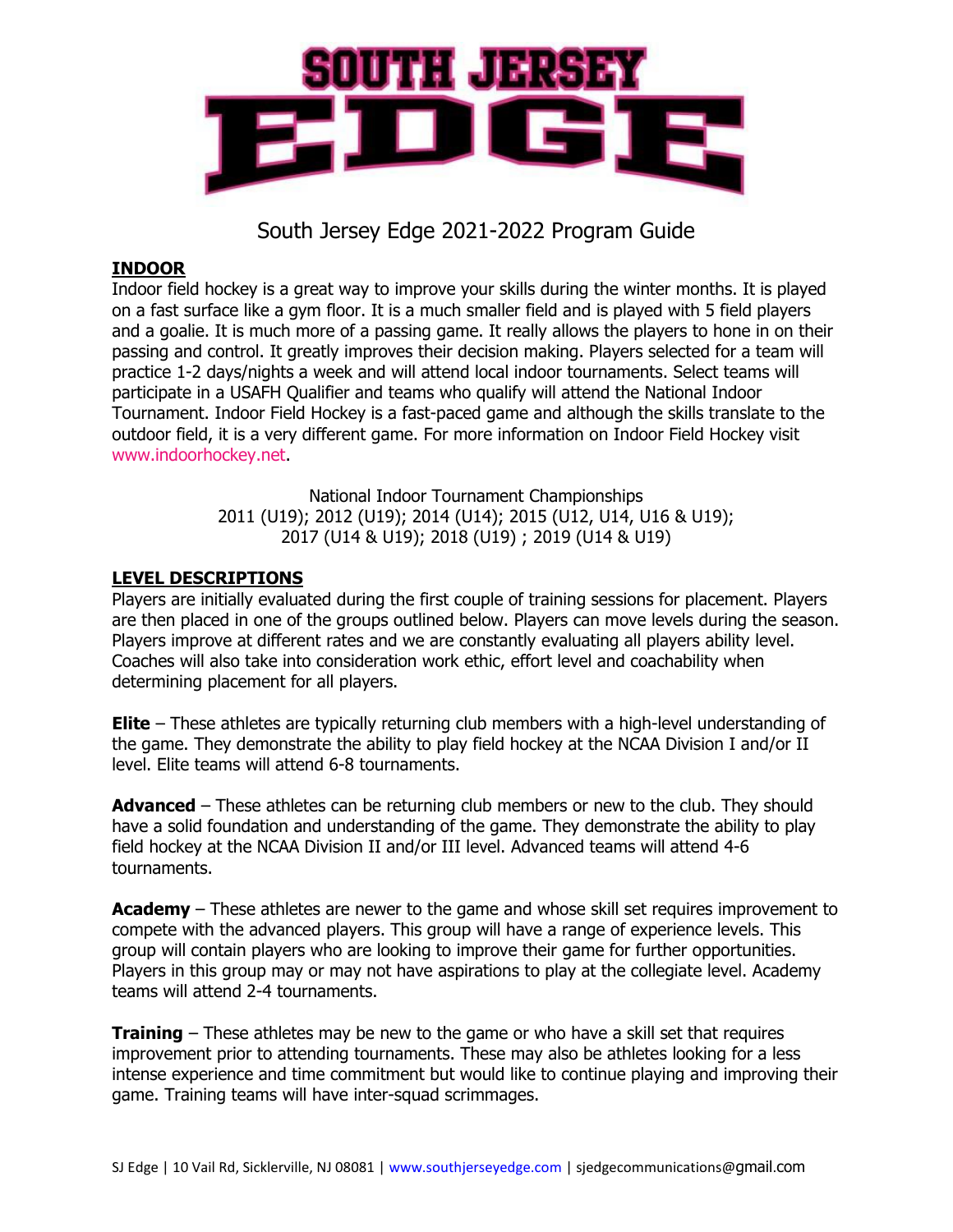

### **CLUB FEES (all fees are estimated)** based on 2019-2020 season

#### **All fees can be paid in installments**

Annual Registration Fee \$50 Winter Training Fees \$250-\$400 *(based on team placement)* Tournament Fees \$75 per tournament Uniform Fees \$100-\$140 Spring/Summer Training Fees \$275-\$350 National and Showcase Tournament Fees \$200-\$400 (invitation only)

### **ATTENDANCE AND PARTICIPATION EXPECTATIONS**

Attendance is the key to maximizing your growth. When a player misses a practice, they miss important topics covered. Although we often re-visit skills missing a practice can be a detriment to your individual success. We understand sometimes things come up and missing cannot be missed. Players who have a consistent pattern of missing practice and/or games will see an impact to their playing time and even possibly their team placement.

### **CLUB AFFILIATION**

It is **mandatory** that all South Jersey Edge players have a current USFHA membership; **you do not have to be a member to register** but must have registered by your first training session. You will not be allowed to maintain your roster slot, practice or play in any tournaments without a **current number**. Please make sure you select South Jersey Edge as your club, please do this carefully as there are other clubs with similar names. It is your responsibility to maintain these numbers and keep track of your expiration dates to ensure that you are covered for the duration of the season. Your membership affords you the ability to compete in USAFH sanction events, along with other benefits, such as field hockey publications, group insurance coverage, etc… The website for USFHA is www.usfieldhockey.com. Please make sure all of your information is current in their database (i.e., email address, school, phone number, etc...., college coaches do have access and use this information) .

**Please note that if you commit to play for us, you only play for South Jersey Edge for the entire season, unless prior approval is received by your coach and the director. We may occasionally allow guest players to fill in an open spot. This does not apply to Futures and local leagues you are playing with your school team.** Anyone trying to play for two club teams in the same tournament will be released from the program. **Anyone who leaves during the season will still be responsible for the full season's fees.**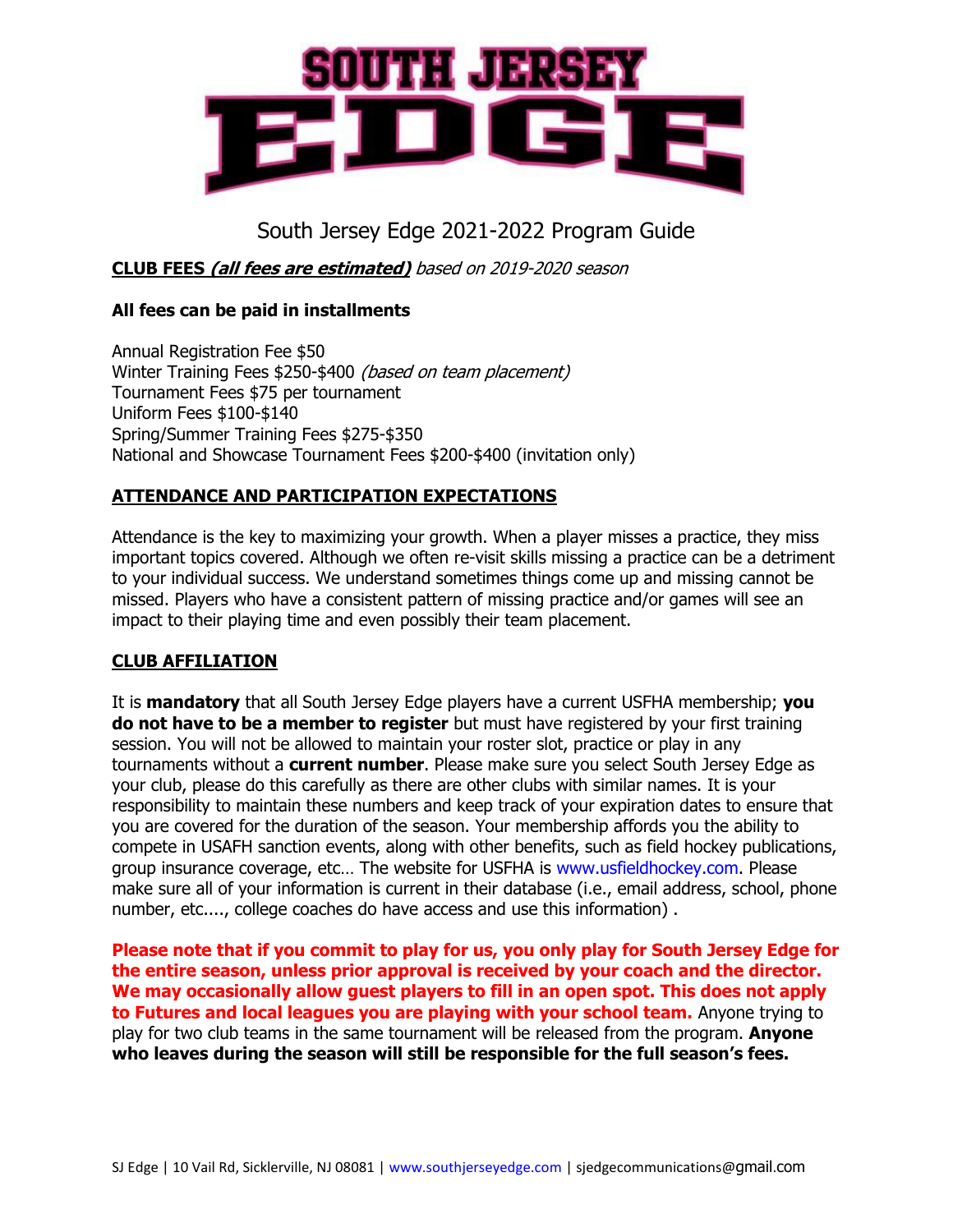

## **OUTDOOR TOURNAMENTS WE ATTEND**

South Jersey Edge attends the National Hockey Festival every November. We have attended the Disney Showcase from 2009-2015. The President's Day Showcase now known as the National Hockey Showcase was been formed to take the place of Disney for 2016 & 2017. The Disney Showcase was added back to the tournament schedule for 2018. In addition, the National Field Hockey Coaches Association has added recruiting tournaments. They are hosting spring fling and the winter escape. We will be attending these events as well. We participate in the Regional Club Championship and the National Club Championship (qualification required) . We also participate in the Junior Premier League. This is a league of the top teams in the region. We also attend local 7 v 7 spring and summer tournaments.

Whenever possible we select players for these events using existing club players. We use training sessions to identify candidates.

### **National Hockey Festival Championships**

2011 (U19) ; 2012 (U16 & U19) ; 2014 (U16 & U19) ; 2016 (U19) ; 2018 (U16 & U19) ; 2019 (U19)

**Disney Field Hockey Showcase Medals (Gold, Silver or Bronze)**

2009 (U14) ; 2012 (U19) ; 2014 (U12, U14 & U16) ; 2015 (U12, U14 & U16) ; 2018 (U14 & U16)

## **Bash at the Beach (Gold, Silver or Bronze)**

2016 (U12 & U14); 2017 (U14); 2018 (U12 & U14) ; 2019 (U12 & U14)

### **SPRING AND SUMMER OPPORTUNITIES**

South Jersey Edge has several opportunities to play and train throughout the spring and summer. We have Sunday training sessions on turf. Elite teams will participate in the Junior Premier League, Regional Club Championships and National Club Championships if the team qualifies. Advanced teams will attend local 7 v 7 tournaments.

### **PRIVATE LESSONS AND SMALL GROUP TRAINING**

Our coaching staff provides private lessons and small group training to registered club members for an additional fee. Interested players should email [southjerseyedgetraining@gmail.com](mailto:southjerseyedgetraining@gmail.com) with private lessons or small group training in the subject.